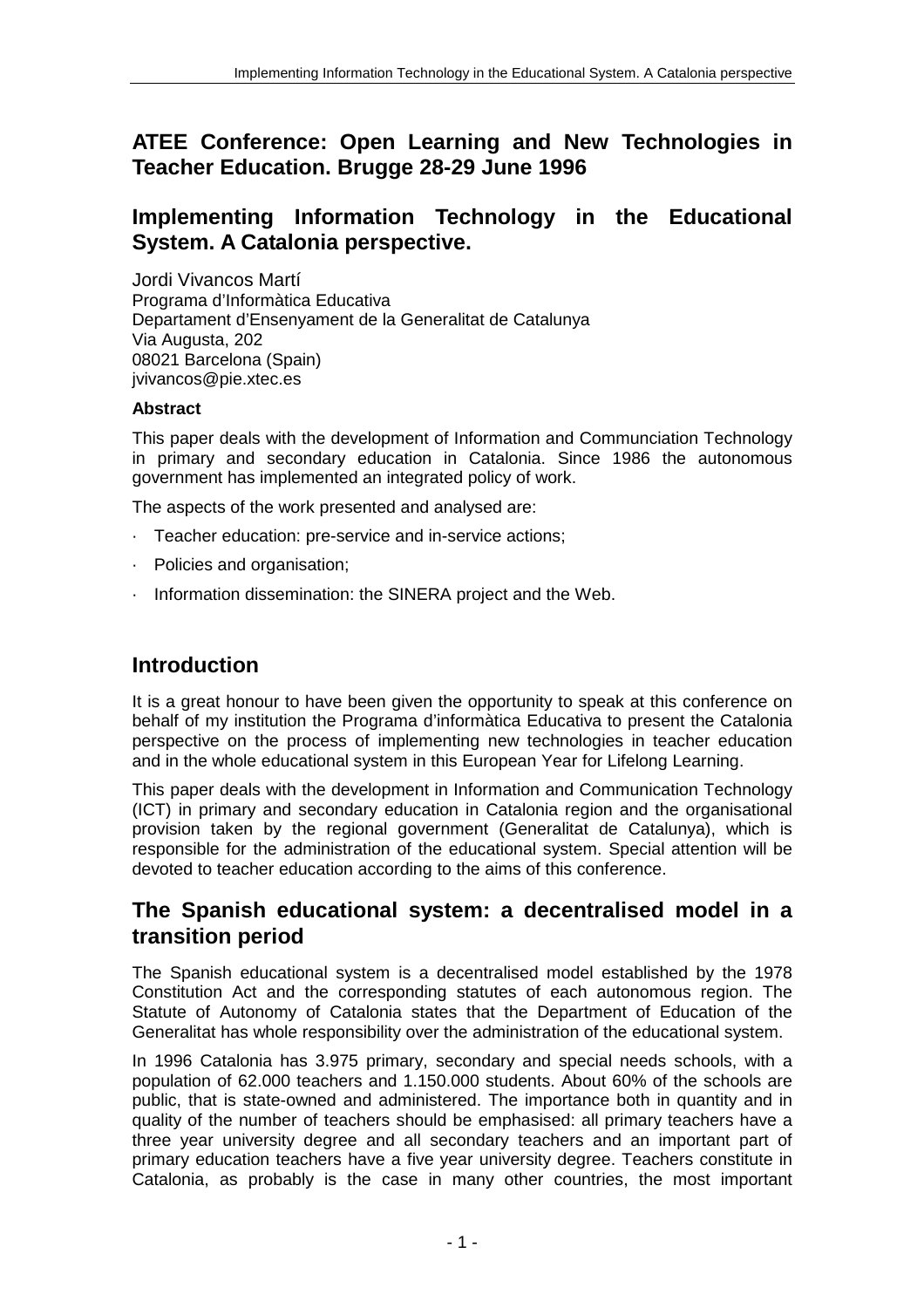homogeneous intellectual professional collective. In this respect, any innovative action targeting the educational system has to rely upon their protagonism and participation.

In 1990 a new education general law (LOGSE) was passed and both the Spanish and the Catalan educational system are undergoing a large education reform. Education reform started in 1991 in primary education, and in September 1996 the first cohort of 12-year-old pupils will begin the new secondary compulsory education. The main components of this process of change are a new curricular model and organisational changes. The new curricular model emphasises curriculum flexibility, in order to cope with the variety of students' interests, as well as with the different educational priorities of Spanish regions and each school educational project. Main organisational changes are related to the extension of compulsory education from 14 to 16 years, which implies a new structure for secondary education, now divided in two stages: compulsory secondary education (12 to 16) and upper secondary (16 to 18). Vocational education has also been deeply reformulated in order to guarantee a successful transition to work.

The Catalan development regulations of the LOGSE introduces in the curriculum of the different educational stages aims, statements and targets for information technology (1). Information technology is defined as a transversal axis of the curriculum to be integrated in the different subjects. This important commitment implies subsequent educational policy actions, specifically for teacher education.

## **Teacher education and new technologies: a regional perspective**

The systematic integration of information technology (IT) in teaching and learning, is a major innovation process which affects all the agents involved: teachers, planners, administrators and students. As Ferran Ruiz points out (2), integration of ICT in education asks for changes in teacher skills, knowledge and attitudes. These will only be lasting changes if supported by permanent teacher development and by an appropriate organisational context. The specific issues we will consider are:

- Initial teacher education
- In-service teacher training
- Professional teacher development

## **Initial Teacher Education**

To conform the LOGSE requirements, Initial Teacher Education Schools have had to adapt their curriculum. The new education law defines the primary teacher as a generalist , nevertheless some specialities are established: infant education, primary education, foreign language, music education, special needs and physical education.

Educational technology has been an optional subject in teacher education for many years. In the nineties, after the education reform law, new technologies subjects have become compulsory in Catalan's Teacher Education Schools and Faculties of Education. In some institutions the subject covers the wide field of educational technology, while in others specific half-term subjects on educational computing or media in education are carried out.

Several universities such as University of Barcelona (UB), Barcelona Autonomous University (UAB) and the University of Girona (UdG), have experienced teams with reputed background in educational multimedia production and academic research in this field.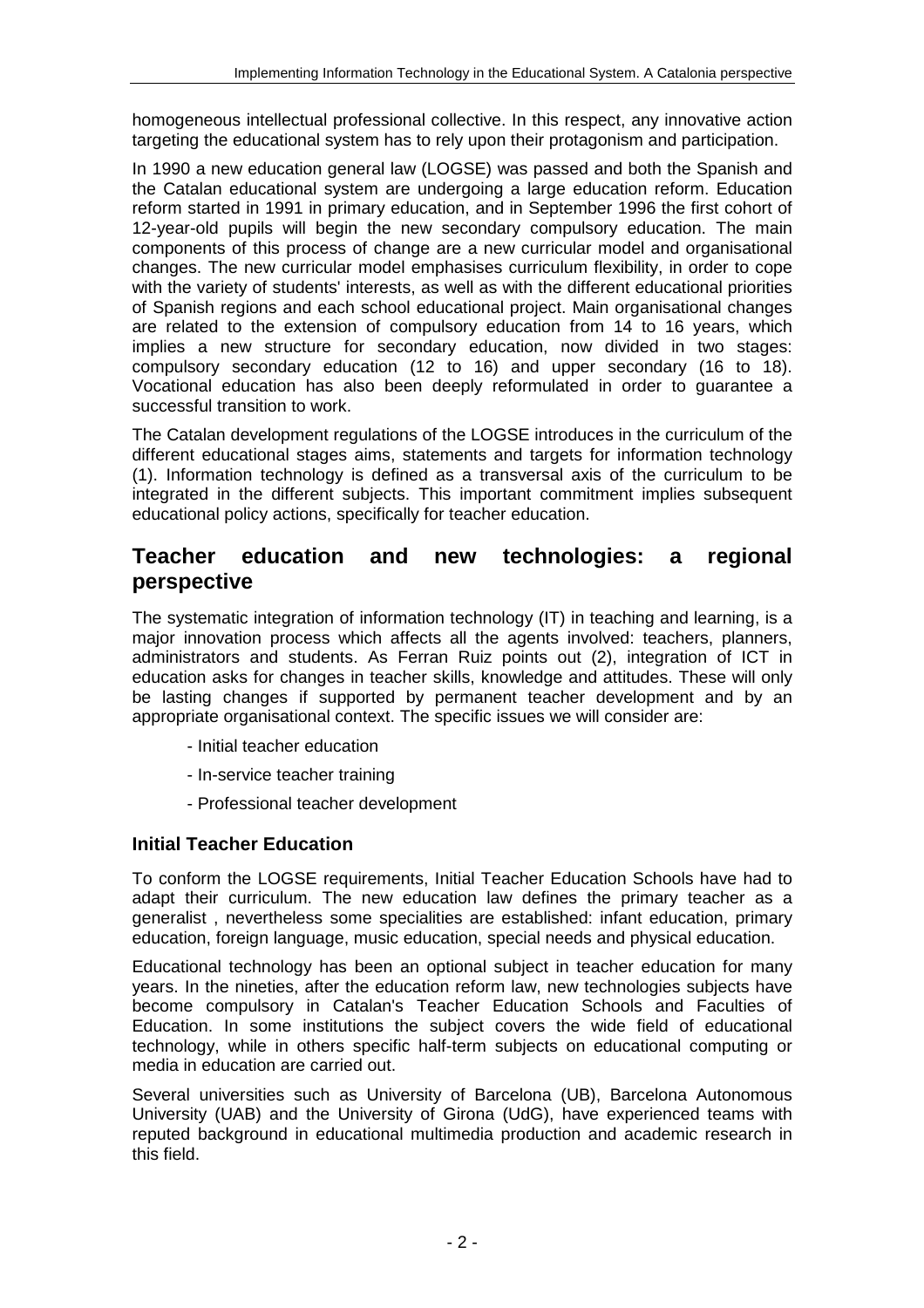### **In-service teacher training**

In Catalonia in-service teacher training involves different institutions:

• **Department of Education** (DE): Different units of the DE organise courses within a framework plan (Pla de Formació Permanent). Course topics cover many fields:, new technologies represents 15% of the framework Plan courses (this topic will be analysed in more detail later on in this paper).

The courses, free of charge for the teachers of state-maintained schools, are conducted outside the school timetable. The average course length is 30 hours.

The organisation and dissemination task is performed by a network of 80 local Teachers Resource Centres (CRP) that play an important role in adapting in-service teacher training to the local demand and needs.

- **Universities** through the Institutes of Education Sciences (ICE), offer complementary resources for in-service training and professional development: Seminars, workshops, courses and research grants. Many of the activities are related to or imply the use of IT.
- **Teacher associations**: Independent teacher associations such the "Col·legi de Doctors i Llicenciats" or the "Associació de Mestres Rosa Sensat" play an important role in teacher training and teacher development, through team work, Summer Schools, regular courses and participation in European Projects. I would like to mention here a LINGUA project co-ordinated by the "Col·legi de Doctors i Llicenciats" that has produced a multimedia CD-ROM on the European Dimension in Secondary Education, that will be available soon.

### **Professional development**

Professional development is encouraged by the Department of Education with several initiatives:

- Studies licences: one-year studies licences for primary and secondary teachers are called yearly. The allowance depends on the project contents and the CV of the applicant. New technology projects have one of the highest priorities.
- Innovation grants: Yearly concourse for school projects oriented to the development and experimentation of new curriculum materials. The specific domains considered are: IT, Media in education, Health education, Sciences and Tutorial and guidance projects.
- Salary incentives: Each six years, the teachers' salary may be revised, according to an agreement with Teacher's Unions. Teachers must enrol in-service teacher training courses and perform professional development activities in order to attain the salary upgrade.

Second cycle university studies and postgraduate courses are also an important way leading to professional development. These courses represent a large investment in time (and money) and offer the opportunity of enhancing the teachers academic profile. Most primary teachers have a three-year university degree; if they want to become secondary teachers they must hold a five-year university degree; that's what we call second cycle university studies.

To cope the demand of lifelong learning and professional development in many sectors a new open and distance university has been created in 1995: the "Universitat Oberta de Catalunya" (UOC), strongly based in new technologies. UOC has introduced the pedagogical model of Virtual Campus where students and teachers interact without the constraints of time and space. In order to develop the information skills needed in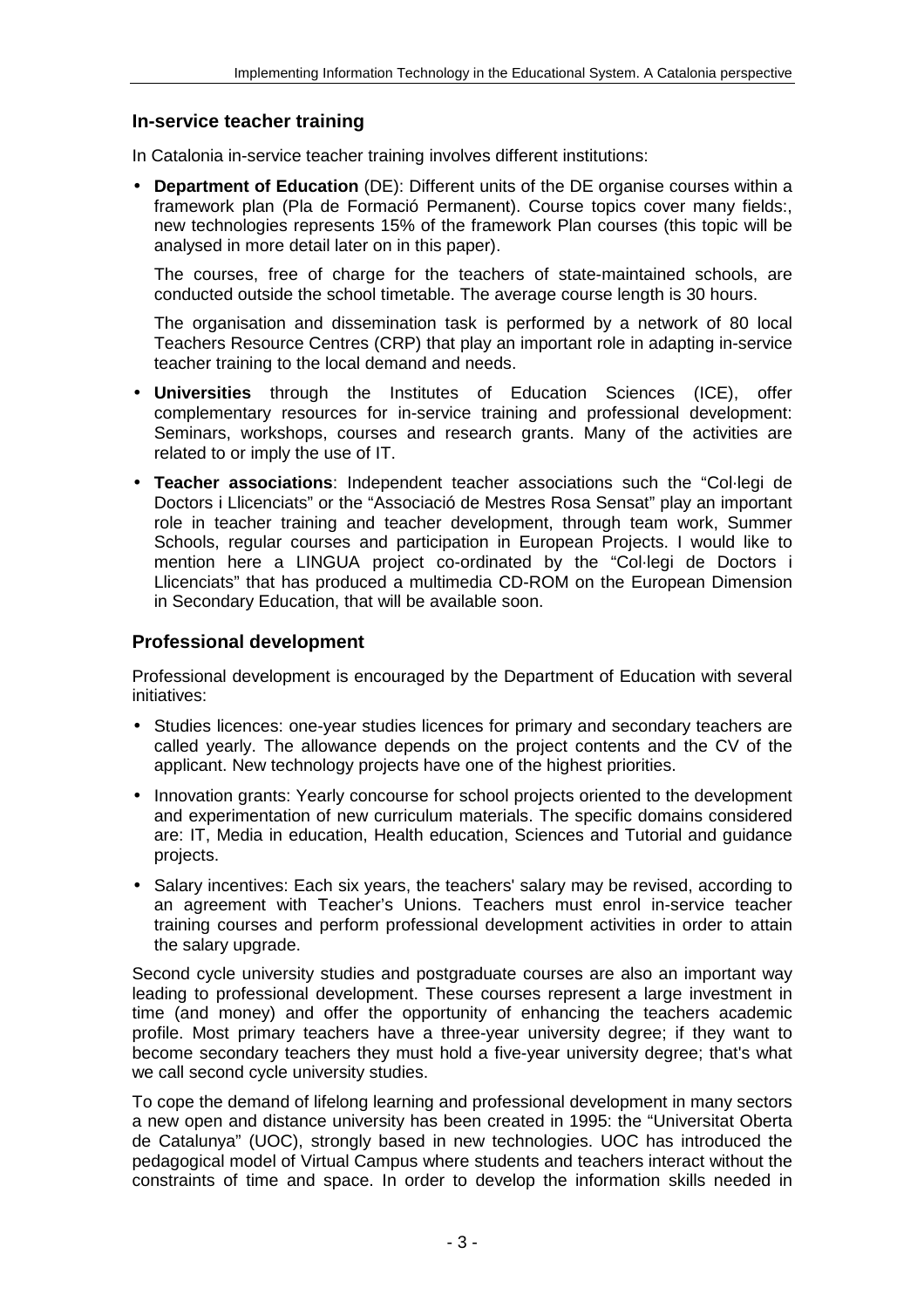Virtual Campus all the UOC students must take a compulsory subject "Multimedia i Comunicació".

UOC has a great concern with teacher professional development that their only offer for second cycle studies is Psicopedagogy, a topic basically oriented to teachers with a three-year degree. The new post for Psicopedagogues in secondary schools defined by LOGSE provide a major opportunity for primary teachers to work in secondary education.

# **The Programa d'Informàtica Educativa (PIE): strategies of work**

PIE was established in 1986 with the objectives of promoting, and co-ordinating educational integration of ICT in primary, secondary and vocational schools in Catalonia. At the moment of its creation, PIE assumed previous ICT educational experiences which had been initiated during the early 80's.

PIE conceives the introduction and integration of ICT in school life as a team task, in which PIE works in co-operation with other services of the Department of Education, and in close collaboration with many teachers in the educational system (3).

It is this relation with teachers what PIE sees as the main factor to the success of its work: teachers themselves are the real protagonists of educational change and, when dealing with deep innovations the educational administration should find its role as educational and technical support, as co-organiser and adviser, and as a catalyser of the work carried out by the teachers. In this sense, the relation between PIE and the teachers in the educational system can be seen as a bi-directional relation with two kinds of interaction: "top down interaction" representing "what PIE provides to teachers", and "bottom up interaction" representing "what innovative teachers give to PIE in order to be processed and reverted to educational system".

To name just a few, the most important components of the "top down interaction" are in-service teacher training, ICT seminars, and information and documentation dissemination. Computing and telecommunications equipment provision and maintenance, and other technical aspects form part of the basic infrastructure that, being obviously essential, is not a sufficient condition for the success of the integration of ICT in education, so we will concentrate in the above-mentioned elements of "topdown interaction".

## **In-service teacher training on IT**

For PIE the basic aim of in-service teacher training in ICT is to develop information technology awareness and skills in order to induce curriculum development for primary and secondary pupils. This idea materialises in the following general criteria of inservice teacher training:

- Highest priority is given to the discussion of the relationships between the use of IT, curriculum goals, learning processes and student activity.
- Teachers are provided with good practice examples in the use of ICT across the curriculum, as far as they are or can be useful to the different topics.
- Most of the courses are curriculum oriented instead of technology led.

Inside PIE, a specific teacher training department is in charge of the organisation, coordination and evaluation of ICT in-service teacher training.

The ICT in-service teacher training courses are free of charge, have a modular structure, make extensive use of the specific learning materials developed for each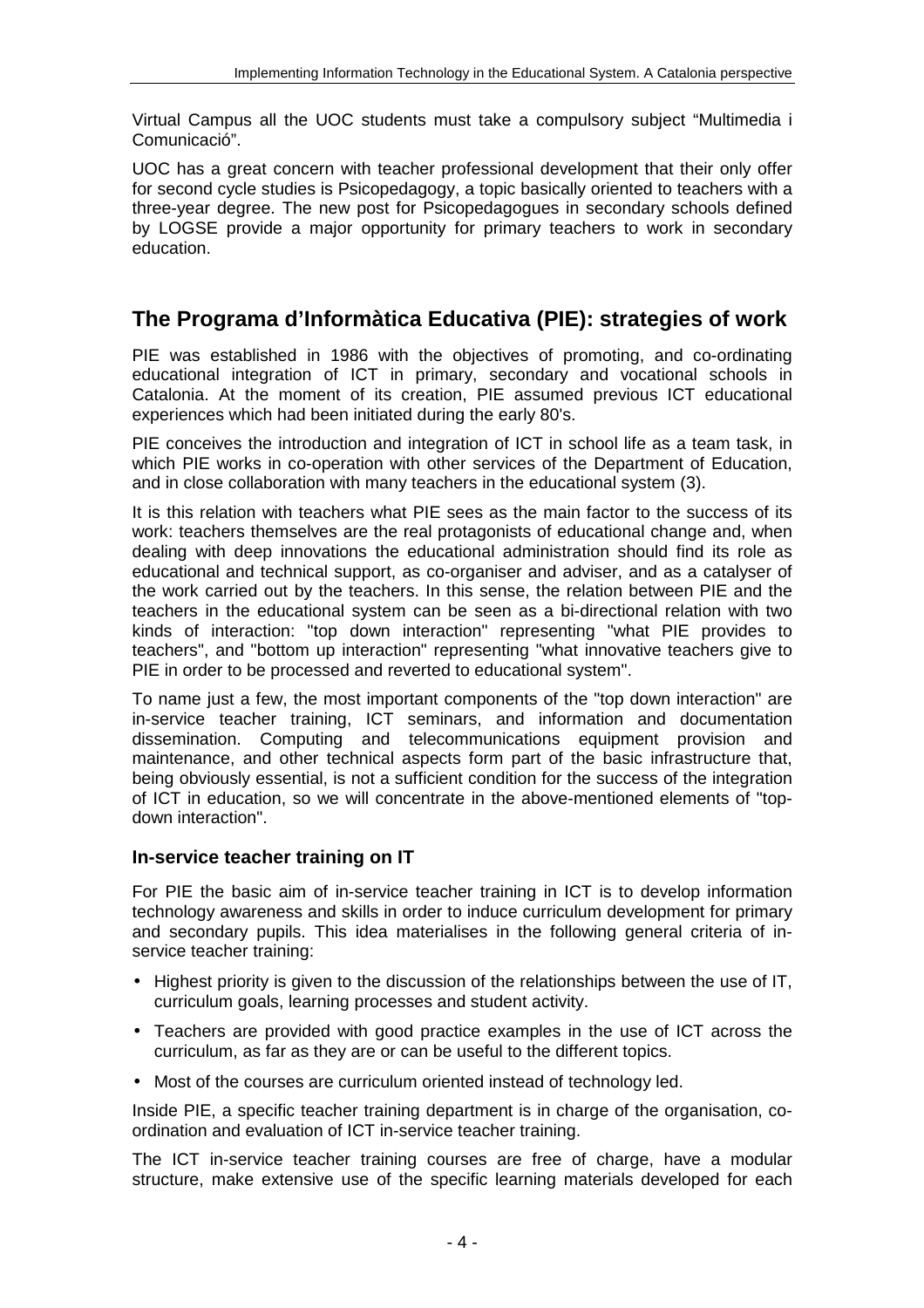course, and are based on the computing facilities available in the schools. This is at present the catalogue for the different 34 types of courses:

- Introduction to the use of ICT in primary education
- Introduction to the use of ICT in secondary education
- Word-processing in Windows
- ICT resources for infant education
- Educational software for the primary school
- ICT and language learning in primary school
- ICT applications for language learning in secondary school
- Graphic design with computers
- Development of Concept Keyboard applications
- Musical education and IT
- Applications of ICT to foreign language learning
- Mathematics and ICT in primary school
- Geometry with "Cabri-Geometre"
- Educational applications of spreadsheets
- ICT tools for statistics
- ICT applications for earth sciences
- Remote sensing
- Development of educational software with Visual Basic
- Production of educational resources
- Documentation and management of educational resources
- ICT for technology studies
- Multimedia resources for teaching and learning
- Educational activities using telematics
- ICT for vocational teachers
- Applications development with Access
- Offimatic applications
- Computer Assisted Design
- Company management
- Methodology of computer programming with C++
- Network administration and computer maintenance for ICT co-ordinators
- Local area network with Windows 95 and Windows NT
- Local area network operating systems
- Advanced UNIX operating system

Some of them are general, such as " Introduction to the use of ICT in education" while some others are specific (Musical education and IT, ICT and language learning, Offimatic applications and local area networks). The course extension is 60 or 36 hours, for courses respectively general or specific.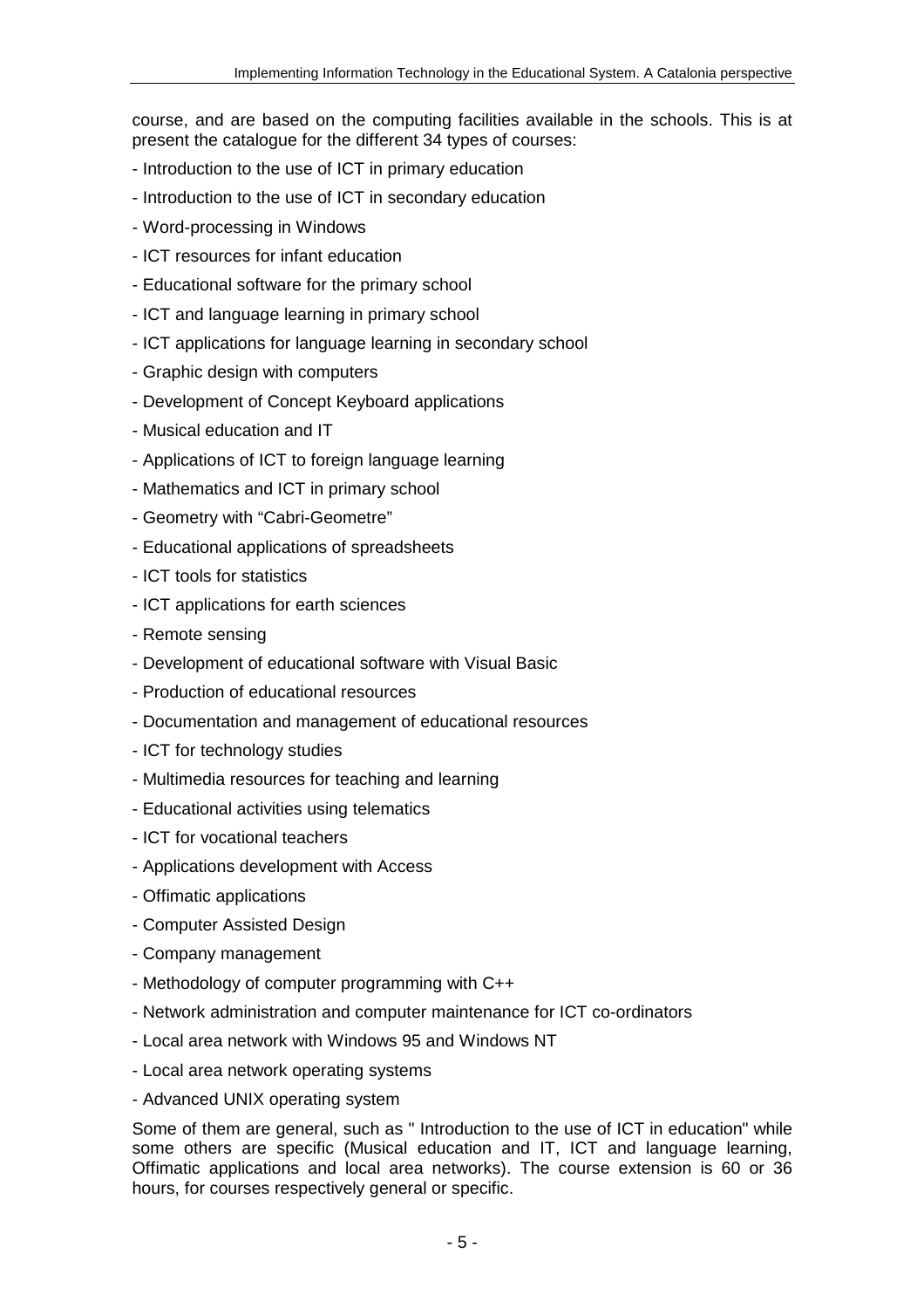During the school year 1995/96, more than 400 courses have been held, reaching thus almost every corner of Catalonia. Since 1986 more than 2900 courses have been offered and 40.500 teachers have attended ICT courses, with an average of 1.5 courses per teacher.

There are also open learning courses supported by telematic means. This experience started in 1990 with two experimental courses (4) and using the facilities of XTEC ("Xarxa Telemàtica Educativa de Catalunya") -or Catalonia's Telematics Educational Network- a telecommunications infrastructure based on Videotex standard have been built by PIE since 1988 (5). The on-line in-service training experience was continued, offering four different courses, until 1995. At that moment due to technological problems (migration to the Internet standard) and budgetary cuts (lack of funding for maintaining dual services) on-line teacher training project was temporarily interrupted.

In the school year 1995-96, with the adoption of Internet technology, a new phase in school telecommunications has been initiated. In less than six months more than 4000 primary and secondary teachers have requested E-mail address. Based on XTEC previous experience with Videotex, the number of educational activities using telematics is expanding: Telematic Literary Analysis, co-operative work, literary concourse for Sant Jordi's day, participation in scientific events (Comet Hyakutake, Galileo orbital probe), international projects (musical exchange with Japan), school webs, teacher homepages,...

In this context the demand for on-line teacher training is growing and for the next school year 1996-97 the service will restart with two reformulated courses: "IT Statistics Tools" and "Educational applications of spreadsheets". A set of new on-line course materials are under development, and thanks to the integrated facilities of the Web, E-mail and News, tutor-students interaction will improve.

### **Teacher support**

The second main element of the top-down strategy is organising periodical meetings of the ICT co-ordinators of all the schools equipped with computers. More than 65 different ICT seminars are organised simultaneously, each one having a co-ordinator and meeting at least five times a year. PIE keeps close contact with the seminars' coordinators, providing them guidance, working proposals and specific information, along with textual materials and software to present, discuss and disseminate. These seminars are a paramount opportunity for disseminating information, for exchanging experience between teachers and for stimulating contacts between schools, and also for creating opinion and group work dynamics. In addition to these wide scope seminars, other seminars concerning specific curriculum or organisational topics, such as "IT and music" or "Support to ICT teacher trainers", are separately held.

### **Information dissemination: SINERA CD-ROM and Web**

Information and documentation, together with its dissemination in the most suitable way, are also a key element to support the educational integration of ICT which has to be organised by the educational administration. In all the above-mentioned in-service courses, all in-service trainees have their own course materials which are closely related to curriculum issues and methodological procedures. These materials can be taken home or to school for further reading and practice, and sometimes they can be used directly within the classgroups. Similarly, all ICT seminars have specific support documents. In turn, the seminars are also useful to introduce and distribute materials, complementing this way other technical distribution means such as the SINERA CD-ROM and the XTEC Web (www.xtec.es).

#### **The SINERA CD-ROM**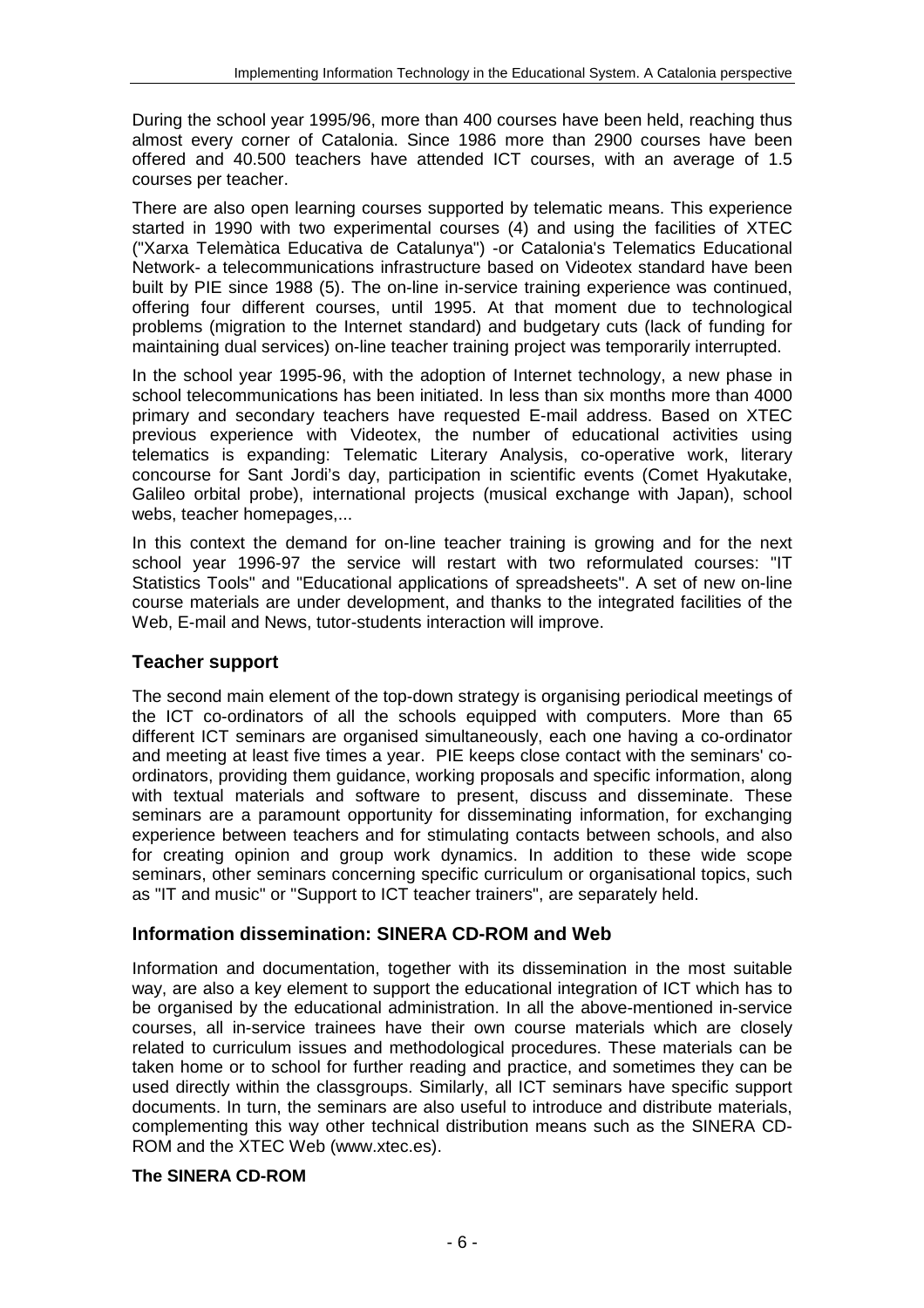Curriculum development requires up-to-date resource materials of many types and subjects. SINERA, a "system of educational information and learning resources", is a full text database created in 1987 to provide an organised and easy access to these materials with special emphasis, whenever relevant, to education. Since then SINERA has been actively updated while expanding its areas of coverage. SINERA database, which was formerly available for telematic consultation by means of the PIE educational telematic network XTEC, is now available on a multimedia CD-ROM. At present SINERA consist of 50.000 records, and is oriented to provide the user with the references that are relevant to specific subject matters and educational activities, which can be retrieved by means of a Boolean search. This implementation, known as "SINERA en Disc", is at the same time a database of reference information and a way of distributing some of PIE's materials.

The CD-ROM contains also more than 100 educational software items, a large selection of curriculum materials that introduce ICT as an integrated resource. Other important elements of the CD-ROM are the complete guide of Catalan University courses, and a guide of vocational studies

### **XTEC Web**

A large Web server has been created, with more than 1000 pages related to ICT in education. The Web contents could be divided in three main areas:

- Information dissemination: Agenda of ICT activities (courses, seminars), Information on other educational Webs.
- Resources distribution: educational software and curriculum materials are directly downloadable, resources for web construction, SINERA database (under implementation), technical FAQ's for ICT co-ordinators.
- Educational activities animation: school electronic magazines, co-operative work, cross-curricular topics, international projects.

Future Web developments will cover on-line teacher training, curriculum activities for gifted students and Videoconferencing facilities.

### **Bottom Up interactions**

All the elements that integrate the "top down interaction" between PIE and the educational system have their corresponding counterparts in the "bottom up interaction". Taking into account that innovation is not a single act but a continued process, dialogue, feedback and mutual self-adjustment between teachers and educational administrators is utterly necessary for a successful innovation and also for job satisfaction. It is by means of this dialogue that training activities are decided in close contact with participant teachers: there is a formal survey of training needs as expressed by teachers, and the teachers themselves are the people who, under requirement of PIE, design in-service courses, develop the associated materials and implement the courses.

IT seminars are another example of this cyclic dialogue process. Although the seminars are announced by PIE, the seminars themselves are run by teachers, and, to be successful, they try to foster a co-operative environment where participating schools share information and take an active role. E-mail is also becoming an important way to make "bottom-up interaction" possible. Suggestions, requests, questions are more and more often submitted, and answered, in electronic form.

As for information and documentation, and more specifically SINERA and XTEC environments, it's only through active implication of teachers that these projects make sense and could achieve their objective of contributing to curriculum development. The task of PIE is to design the technical frameworks and standards of reference (structure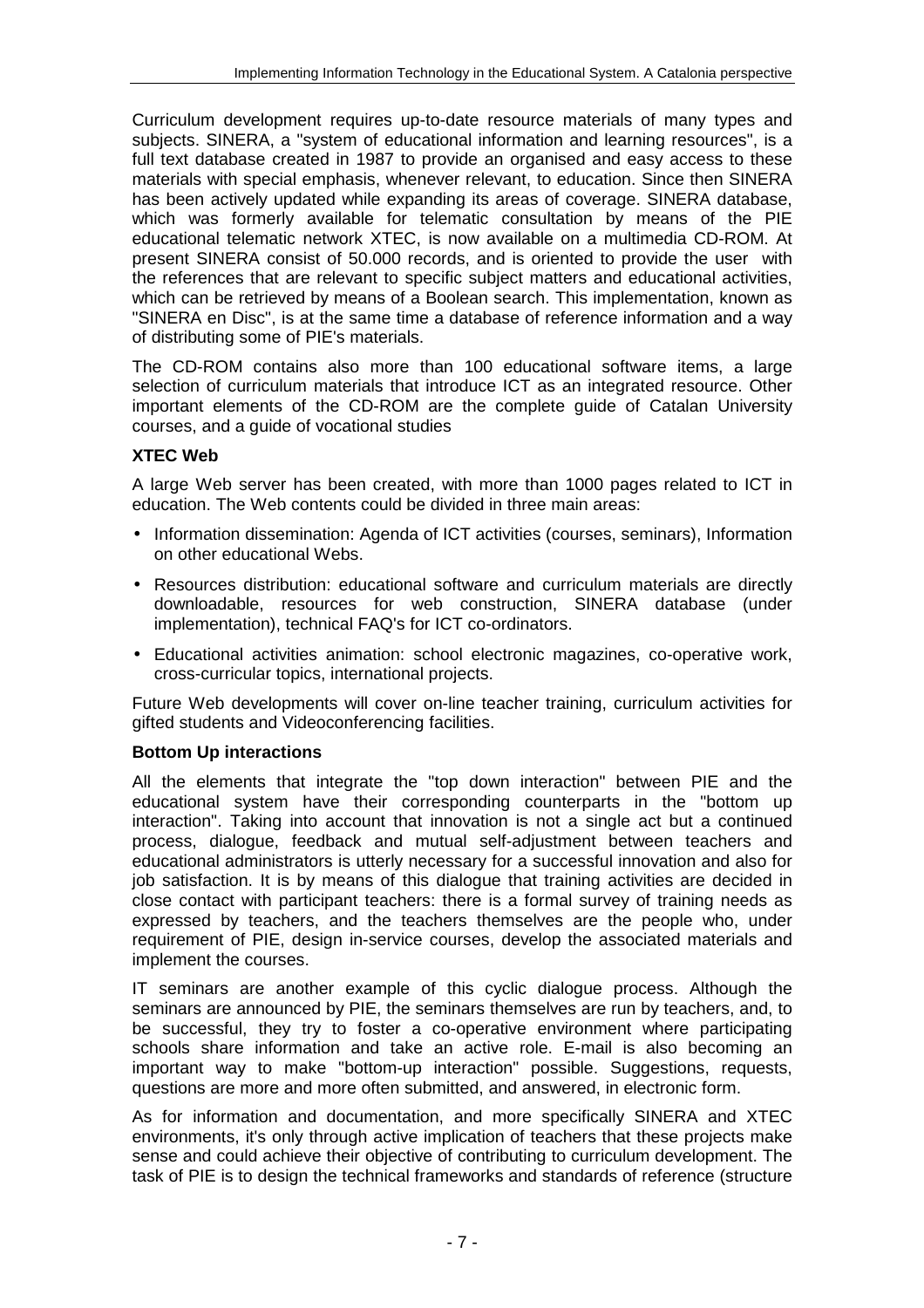of the document database, structure of the telecommunications environment and so on) but it's the task of the components of the educational system to fill these environments with the information and materials that they feel are relevant.

# **Conclusions**

The evidence gathered by PIE allows to state that significant contributions of ICT to students' learning are happening in many Catalan schools. This is consistent with research results in other places but as Watson (6) points out, research results show also that people at all levels need continuous help in formulating clear policies and strategies that should go beyond focusing on particular aspects of issues and problems and provide a comprehensive and long term view to take full advantage of the potential impact of ICT on pupils' learning.

The educational authorities of Catalonia are committed to this goal, that implies taking into account that integration of information technology depends first and foremost on the initiatives of individual professionals that should be fully supported, and secondly on the organisational measures taken at school and educational authority levels.

In practical terms this means that the two-fold bottom-up and top-down approach referred to earlier seems to be both unavoidable and highly desirable, taking advantage of the "critical mass effect" that is now working: the higher the number of schools using ICT and requiring more support and orientation, the higher the degree of experience of educational use and the number of partners in the innovation dialogue. This probably means that ICT is beginning to be consolidated as an integrated element in the curriculum, both as a subject to be presented as well as an suitable aid to help in the achievement of educational targets in many areas.

The management of technological change and its school organisational and professional implications is probably the most difficult problem to tackle at school level and also at the educational administration level. The quick evolution of technology materialised in more performant tools, like multimedia or ISDN, act at the same time as a strong incentive for new applications into education and as a source of specific school problems, because of its continuous pedagogical, technical and organisational challenges at all levels. The networking possibilities brought about by telecommunications technologies are, in particular, a factor of almost unpredictable consequences for school education, which has never before been exposed to easy communications in a world-wide scale.

The integration of ICT in education is a complex and thrilling field of practice and research, reflection and experimentation, in which many Catalan schools and teachers are deeply involved, and that is already benefiting many students. Through PIE, the Catalan educational administration will work hard to empower teachers and learners facilitating the development of flexible and rational patterns of personal and professional behaviour in our society's information technology environment.

## **Bibliography**

(1) Quintana, J; Vivancos, J. (1993) "La Tecnologia de la informació en els currículums dels diferents nivells educatius". PIE. SINERA en Disc 1993

(2) Ruiz, F. (1993) Integration of Information Technology into Secondary Education. Main Issues and Perspectives. In Tom van Weert (editor) IFIP's Working Group 3.1 Guidelines for Good Practice. Vol. 2. Geneva: IFIP Secretariat.

(3) Castells, J; Ruiz, F (1995) Strategy and implementation in the educational use of Information Technologies in catalonia schools. WCCE